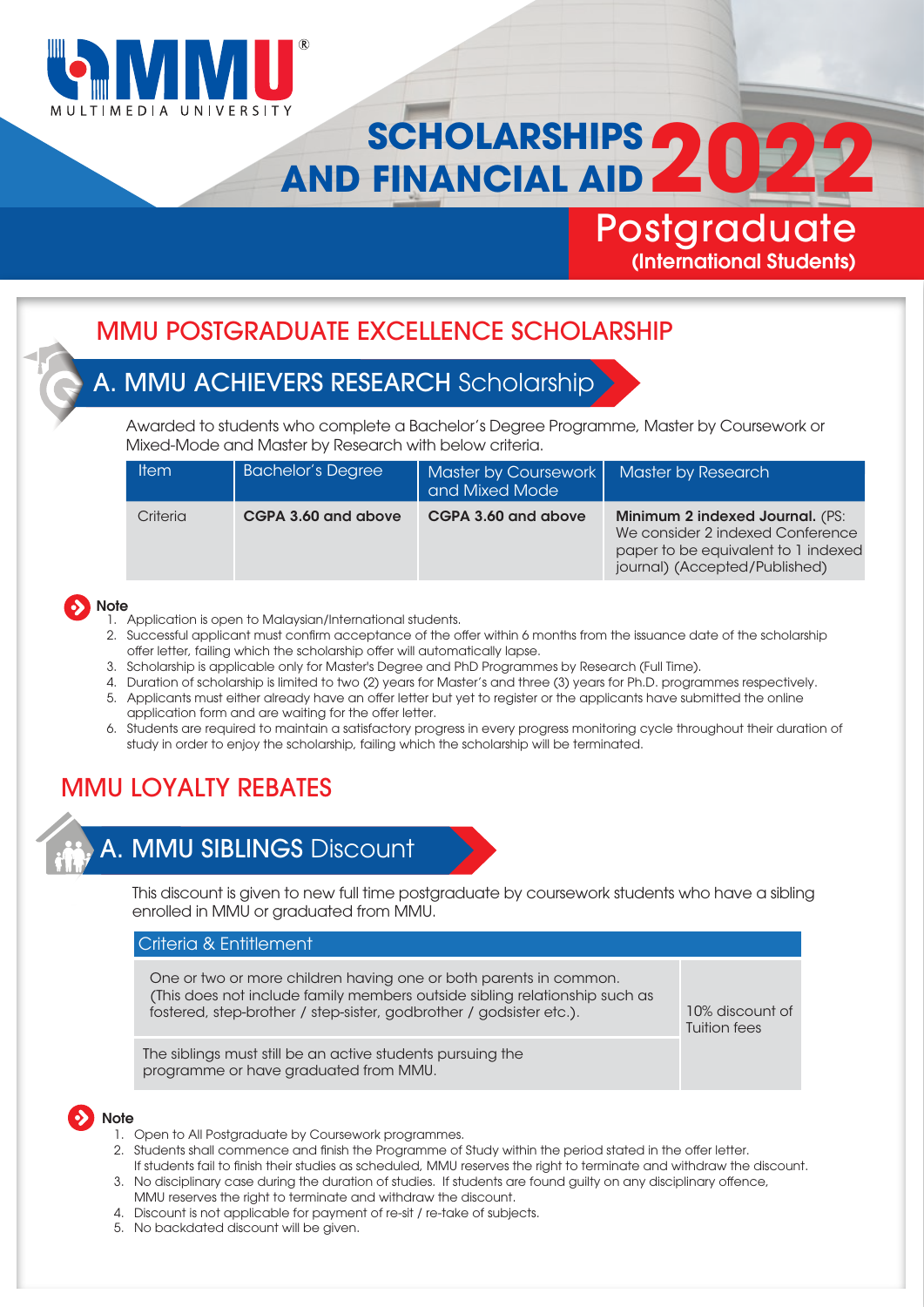### B. MMU ALUMNI Discount



A discount for MMU Bachelor's Degree Alumni and MMU Master's Degree Alumni pursuing studies into Postgraduate Programme.

#### Criteria & Entitlement Criteria & Entitlement

Entitled to MMU Bachelor's Degree Alumni and MMU Master's Degree Alumni to continue Postgraduate studies programme in MMU

20% of Tuition fees

### Note

- 1. Open to All Postgraduate Programme.
- 2. Students shall commence and finish the Programme of Study within the period stated in the offer letter. If students fail to nish their studies as scheduled, MMU reserves the right to terminate and withdraw the discount.
- 3. No disciplinary case during the duration of studies. If students are found guilty on any disciplinary offence, MMU reserves the right to terminate and withdraw the discount.
- 4. Discount is not applicable for payment of re-sit / re-take of subjects.
- 5. No backdated discount will be given.

### C. MMU STAFF Discount

MMU Staff (Contract / Permanent) who have served a minimum of one (1) year service are eligible to apply for the discount of tuition fees for themselves or their children studying in MMU.

| Criteria & Entitlement                           |            |
|--------------------------------------------------|------------|
| 10 years and above                               | 50%        |
| $5 - 9$ years                                    | 35%        |
| $1 - 4$ years                                    | 25%        |
| Expatriate - 5 years and above                   | <b>20%</b> |
| Expatriate $-1$ to 4 years                       | 10%        |
| Retiree – minimum of 10 years continuous service | 20%        |

#### Note

- 1. Open to All programmes.
- 2. Students shall commence and finish the Programme of Study within the period stated in the offer letter. If students fail to finish their studies as scheduled, MMU reserves the right to terminate and withdraw the discount.
- 3. No disciplinary case during the duration of studies. If students are found guilty on any disciplinary offence, MMU reserves the right to terminate and withdraw the discount.
- 4. Staff who tendered for resignation or terminated from service are not eligible for the discount.
- 5. Discount is not applicable for payment of re-sit / re-take of subjects.
- 6. No backdated discount will be given.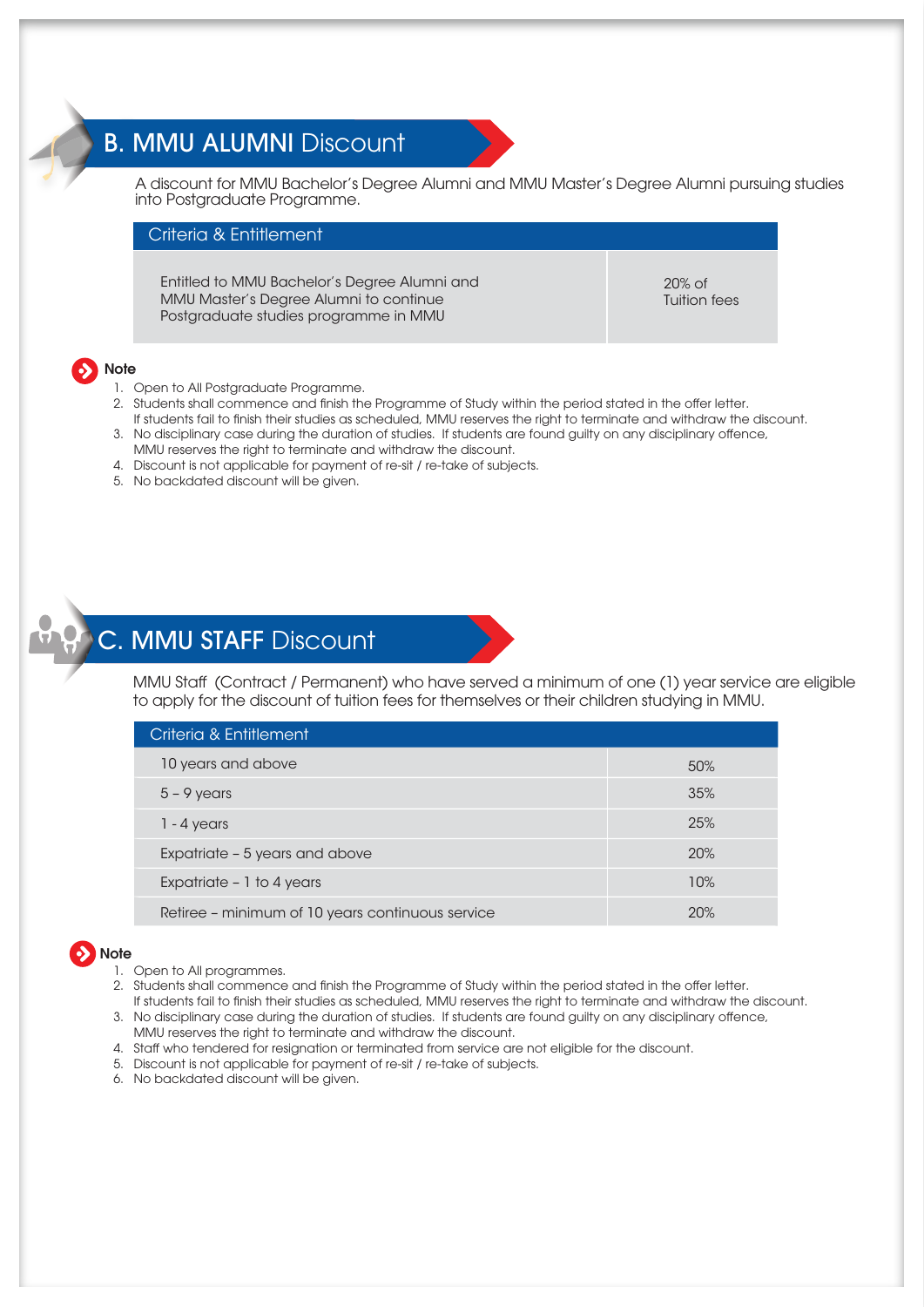# D. TM STAFF Discount

TM Staff and its subsidiaries (Contract / Permanent) who have served a minimum of one (1) year service are eligible to apply for the discount of tuition fees for themselves or their children studying in MMU.

| Criteria & Entitlement                           |     |  |  |  |
|--------------------------------------------------|-----|--|--|--|
| 10 years and above                               | 35% |  |  |  |
| $1 - 9$ years                                    | 25% |  |  |  |
| Expatriate - 5 years and above                   | 20% |  |  |  |
| Expatriate - 1 to 4 years                        | 10% |  |  |  |
| Retiree - minimum of 10 years continuous service | 20% |  |  |  |

### **b** Note

- 1. Open to All programmes.
- 2. Students shall commence and finish the Programme of Study within the period stated in the offer letter. If students fail to nish their studies as scheduled, MMU reserves the right to terminate and withdraw the discount.
- 3. No disciplinary case during the duration of studies. If students are found guilty on any disciplinary offence, MMU reserves the right to terminate and withdraw the discount.
- 4. Staff who tendered for resignation or terminated from service are not eligible for the discount.
- 5. Discount is not applicable for payment of re-sit / re-take of subjects.
- 6. No backdated discount will be given.